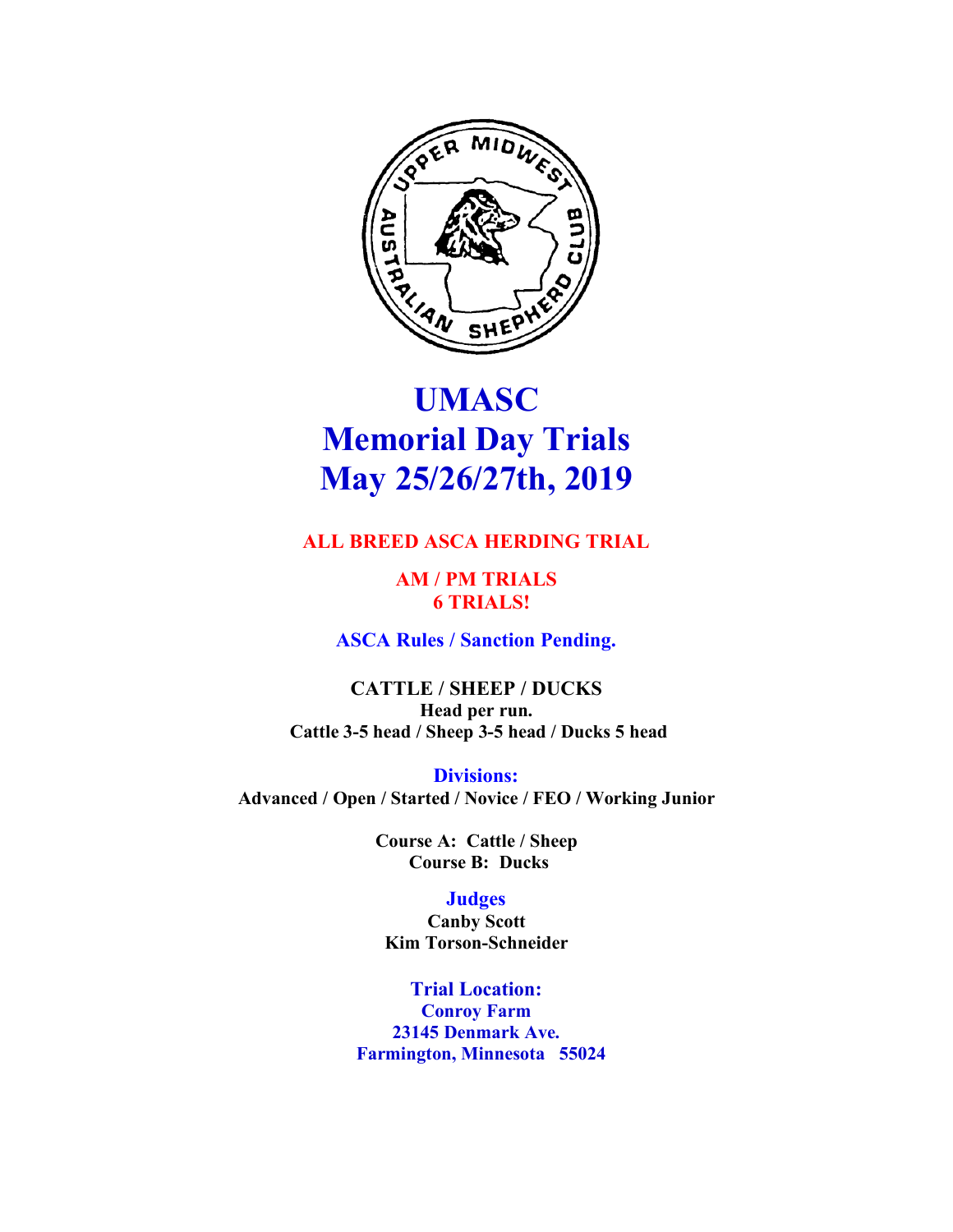#### **Daily Schedule:**

**7:30am Gate Entries Open 7:45am Gate Entries Close 8:00am Handlers Meeting 8:30am Trial Begins**

#### **Judges Schedule:**

 **AM Cattle/Sheep: Canby Scott AM Ducks: Kim Torson-Schneider PM Cattle/Sheep: Kim Torson-Schneider PM Ducks: Canby Scott Daily Arena Schedule: AM Cattle / AM Ducks PM Cattle / PM Ducks AM Sheep / PM Sheep**

#### **MAXIMUM RUNS FOR ALL TRIALS PER JUDGE 10 CATTLE / 10 SHEEP / 10 DUCKS**

### **ENTRY INFORMATION**

**Pre-Entries open: AUSSIES: 4/01/2019..........OTHER BREEDS: 04/02/2019 Pre-Entries close 05/04/2019 NO ENTRY WILL ACCEPTED WITH A POSTMARK DATE BEFORE 04/01/2019 Aussie's 04/02/2019 other breeds Day of show entries taken if trial is not filled.**

> **Pre-entry fee: Cattle \$45.00...Day of show: \$50.00 Sheep \$40.00...Day of show: \$45.00 Ducks \$35.00...Day of show: \$40.00**

## **Make checks payable to: UMASC Send completed ASCA entry form and full payment to: Deb Conroy 23145 Denmark Ave. Farmington, MN 55024**

**Entry forms available on the ASCA website. http://www.asca.org/wp-content/uploads/sites/35/2016/04/stockentwfill.pdf All non-Aussies entrants must be registered with a tracking number from ASCA. http://www.asca.org/wp-content/uploads/sites/35/2016/04/trackapp.pdf** 

> **Entries will be accepted in postmarked order. Run order will be drawn 05/20/2019**

**A waiting list will be established if the trial fills. Refunds will only be given if the trial and your spot is filled. Bitches in heat will run in order.**